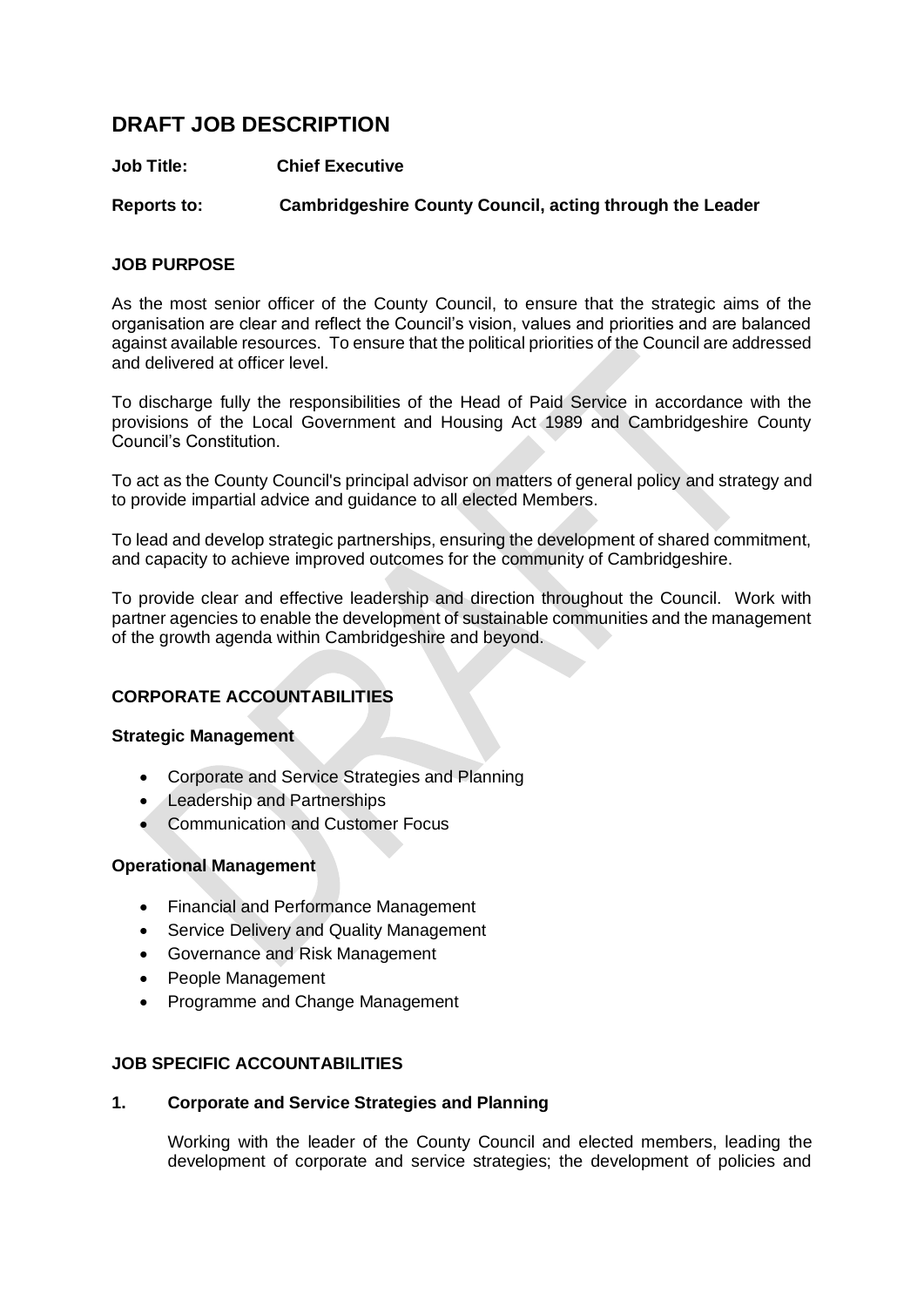plans; and ensuring that these are communicated effectively and implemented to meet stated objectives and core values.

Act as the principal policy advisor to the elected members of the County Council to enable them to make informed choices and decisions concerning the development of policies and service outcomes, their resource implications, and the allocation and reprioritisation of resources.

Lead the Senior Management Team in the development and implementation of corporate policy, strategy and plans to deliver the Council's objectives. Ensure the creative and innovative management of all Council resources to enhance the Council's capacity and ability to achieve its objectives whilst identifying and addressing financial and other risks.

#### **2. Leadership and Partnerships**

Ensure that the citizens of Cambridgeshire receive well co-ordinated and effective services by leading and promoting partnership working throughout the organisation and across other agencies. This includes consultation and co-ordination of strategies and activities with key statutory, voluntary and private sector partners and influencing the work of a range of key external organisations.

Contribute to the leadership of the Council by communicating the vision, objectives and values; encouraging and enabling managers to motivate and inspire their teams; representing the Council at local, regional and national forums. Develop and maintain a culture of collaborative and consultative working between services, members and external partners to maximise efficiency and effectiveness.

Develop and maintain effective networks with central government, European agencies and local MPs to ensure that the needs of Cambridgeshire citizens are known and that the county benefits from national and European policies, programmes and initiatives.

#### **3. Communication and Customer Focus**

Ensure that strategies, policies and systems are in place to inform and receive feedback (including complaints and suggestions) from service users, partners,

stakeholders and employees; and to evaluate that feedback and to take appropriate action for continuous improvement. Ensure that customer-focus is promoted as a core value of the authority.

Ensure that robust strategies, policies and systems are in place to communicate with and consult about the activities and priorities of the Council externally with the public and key partners, and to enhance the reputation of the County Council with the public, key partners and employees.

#### **4. Financial and Performance Management**

Define in collaboration with elected members the required outcomes for the Council, taking into account the needs of citizens and partners whilst ensuring the delivery of a balanced budget within the current challenging financial climate of budget reductions and increasing demand on services.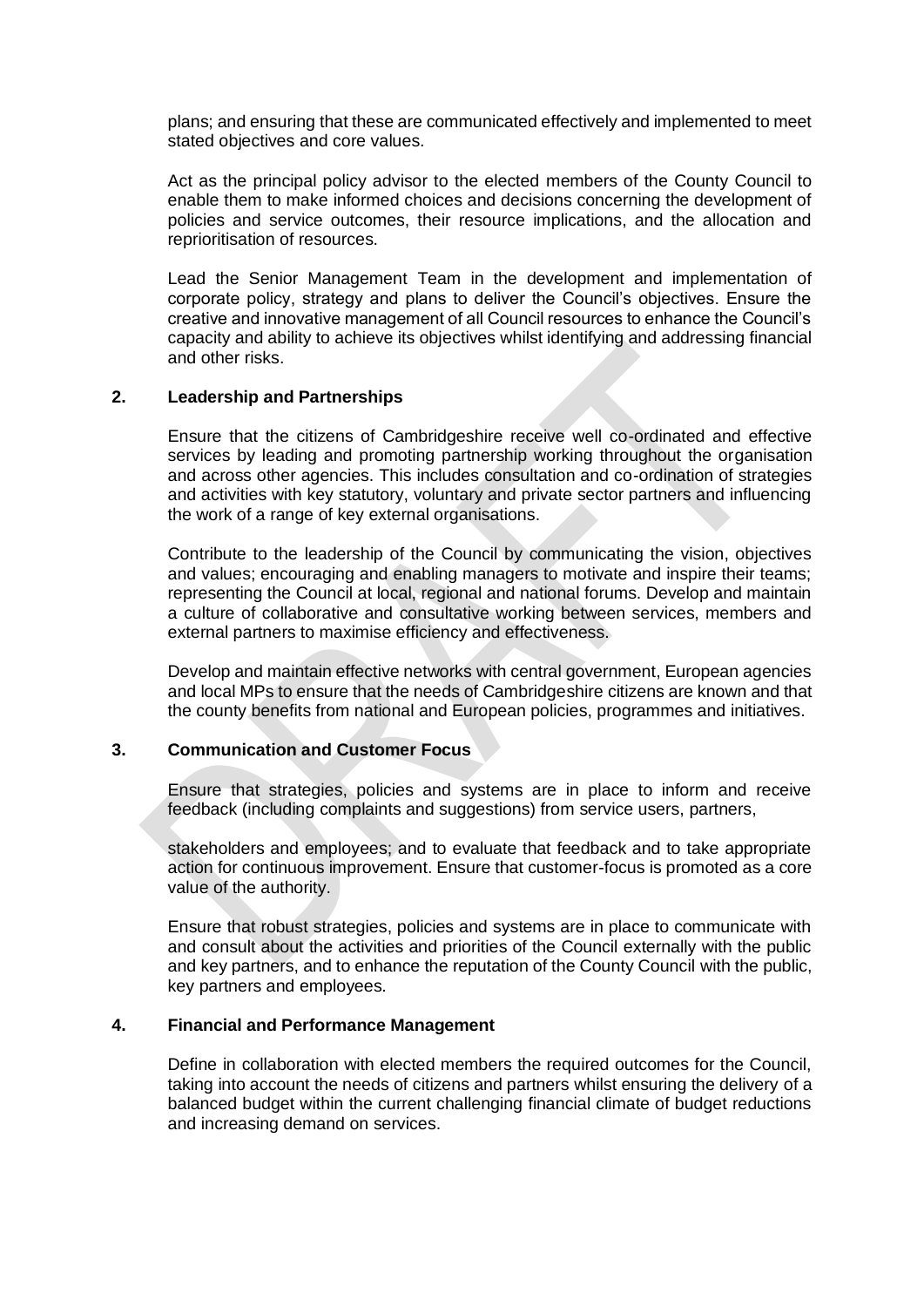Promote partnership working across organisational boundaries to ensure that pan public sector funding is exploited to provide value for money strategic outcomes across Cambridgeshire.

Manage the performance of the organisation to deliver these outcomes and value for money. Champion performance management by ensuring that the organisation measures outcomes and sets itself ambitions and suitably challenging goals, and achieves them.

Ensure that officers across the organisation are proactively managing and making best use of the Council's assets at all times.

#### **5. Service Delivery and Quality Management**

Make certain that services commissioned or delivered by the Council achieve the best possible outcomes for the County's residents and businesses with the resources available. Test the performance, value for money and quality standards through benchmarking with other councils and relevant organisations.

Ensure that services are of the quality the Council (and the various inspectorates) expects and address any deficiencies quickly.

Drive where appropriate the integration of the Council's ways of working with other relevant bodies and ensure that any collaborations or shared service arrangements are efficient and effective.

Ensure that the County Council discharges its corporate responsibilities in relation to the well-being and safeguarding of children and vulnerable adults, both sensitively and effectively.

#### **6. Governance and Risk Management**

Ensure the effective governance of the County Council and the legality, probity, integrity, proper public accountability and scrutiny of its decision making processes.

Lead the overall management of risk within the County Council, ensuring that the lines of accountability are clear and well understood and systems are in place for monitoring, evaluating and managing risk to secure the reputation and physical, virtual and intellectual resources of the Council.

Support the County Council's response to a Major Incident, in conjunction with statutory partner organisations, and ensure the work of the County Emergency Management Team is sufficiently robust, resourced and managed.

## **7. People Management**

Lead, inspire, motivate and develop the leadership team to ensure that the Council can attract, motivate, reward, retain and develop a high calibre workforce.

Maximise the capacity of the Senior Management Team to manage people, performance, programmes and change, ensuring that appropriate succession strategies are in place.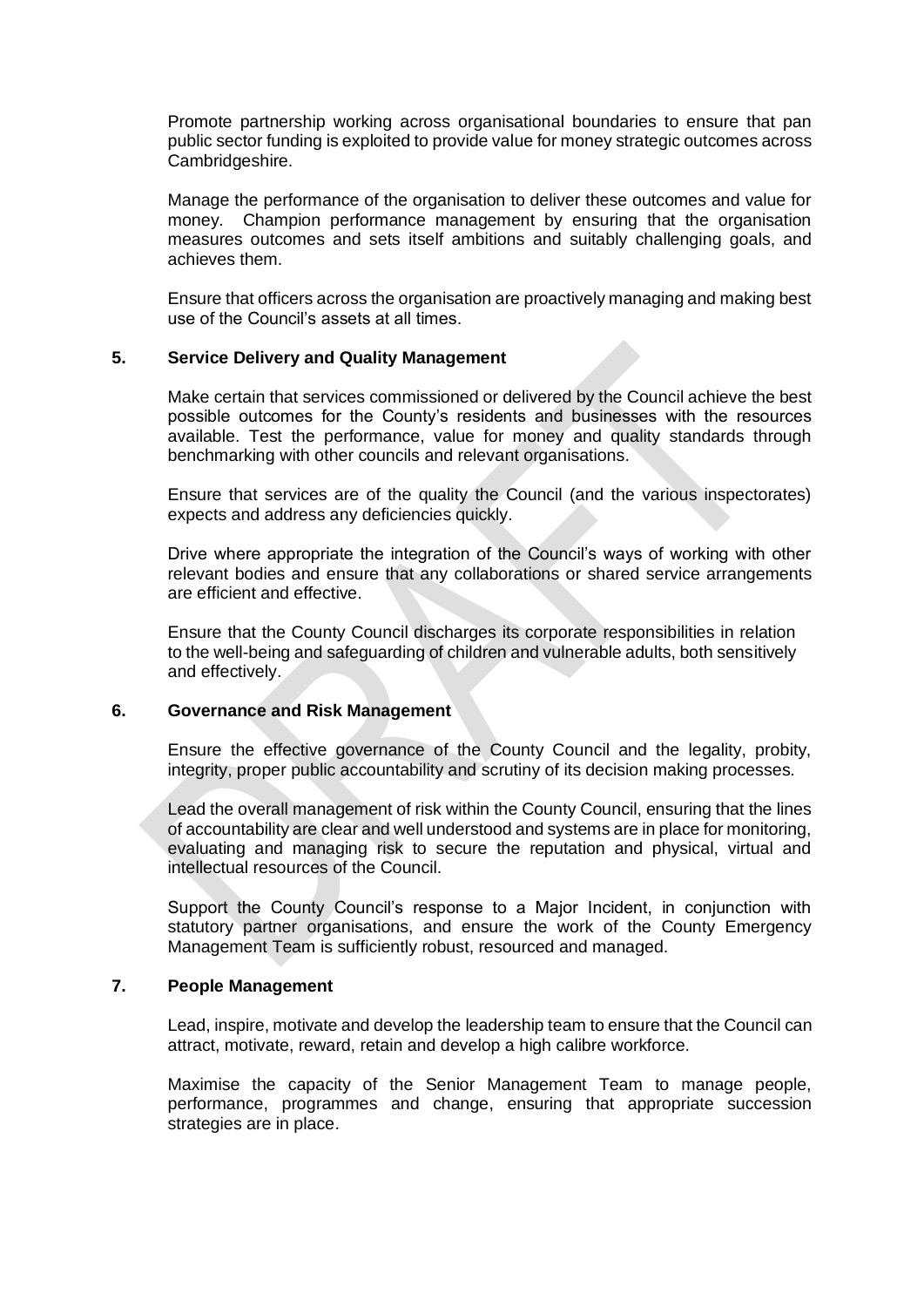Sustain and enhance the outward facing community and customer focus of the workforce, and ensure that a strong focus on equality, diversity and inclusion is at the heart of all council activity.

## **8. Programme and Change Management**

Lead and ensure appropriate engagement with relevant programmes across the Council and with partner organisations, to foster the effective management of change and improvement services.

# **PERSON SPECIFICATION**

## **Essential education, qualifications and training**

• Educated to degree level or equivalent

# **Desirable education, qualifications and training**

- Post graduate level management qualification in a relevant area
- Evidence of commitment towards continuous professional development

## **Essential knowledge and experience requirements**

- Detailed knowledge and understanding of Local Government and the services provided.
- Substantial experience of successfully working as part of a strategic management team to achieve outcomes, including organisational change and improvement, within the public sector and preferably within local government.
- Proven track record of fostering effective relationships that have delivered successful outcomes through partnership working across organisational and professional boundaries.
- Experience must be sufficient in breadth and depth to enable the postholder to operate at the highest level of the organisation, providing strategic vision, direction, leadership and management.

## **Skills Required**

- Highly developed leadership skills including:
	- The ability to think and plan strategically.
	- The ability to set and deliver realistic objectives.
	- The ability to lead and inspire teams of people.
	- A creative and innovative approach to problem solving.
	- The ability to prioritise the use of resources human, financial, physical, and time, to achieve objectives.